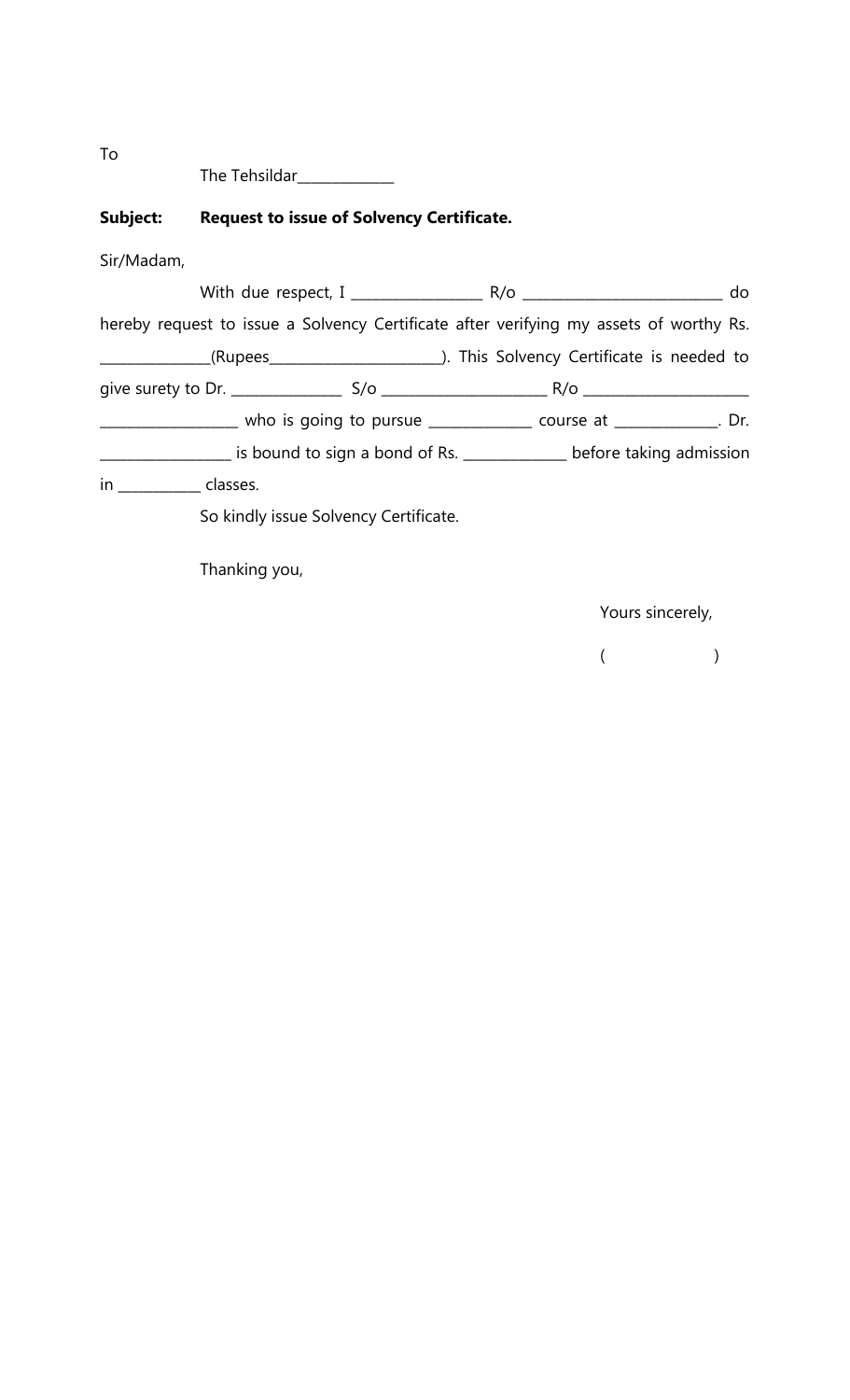## **OFFICE OF TEHSILDAR, \_\_\_\_\_\_\_\_\_\_\_\_\_**

### **VALUATION CERTIFICATE/SOLVENCY CERTIFICATE**

| No:                                                                            |  | Dated:                                                                                    |
|--------------------------------------------------------------------------------|--|-------------------------------------------------------------------------------------------|
|                                                                                |  | S/O                                                                                       |
|                                                                                |  | residents of _________________________ is the owner of property having the description as |
| under:                                                                         |  |                                                                                           |
|                                                                                |  |                                                                                           |
|                                                                                |  | The measurement of the property are (if rural, then quote the kila no/khasra              |
| no/khewat etc. and in case of urban, then quote size in yds/kanal/share/or any |  |                                                                                           |
|                                                                                |  |                                                                                           |
|                                                                                |  | And value of the above property as per report of Revenue Patwari Circle                   |
|                                                                                |  |                                                                                           |

Signature and seal of Tehsildar